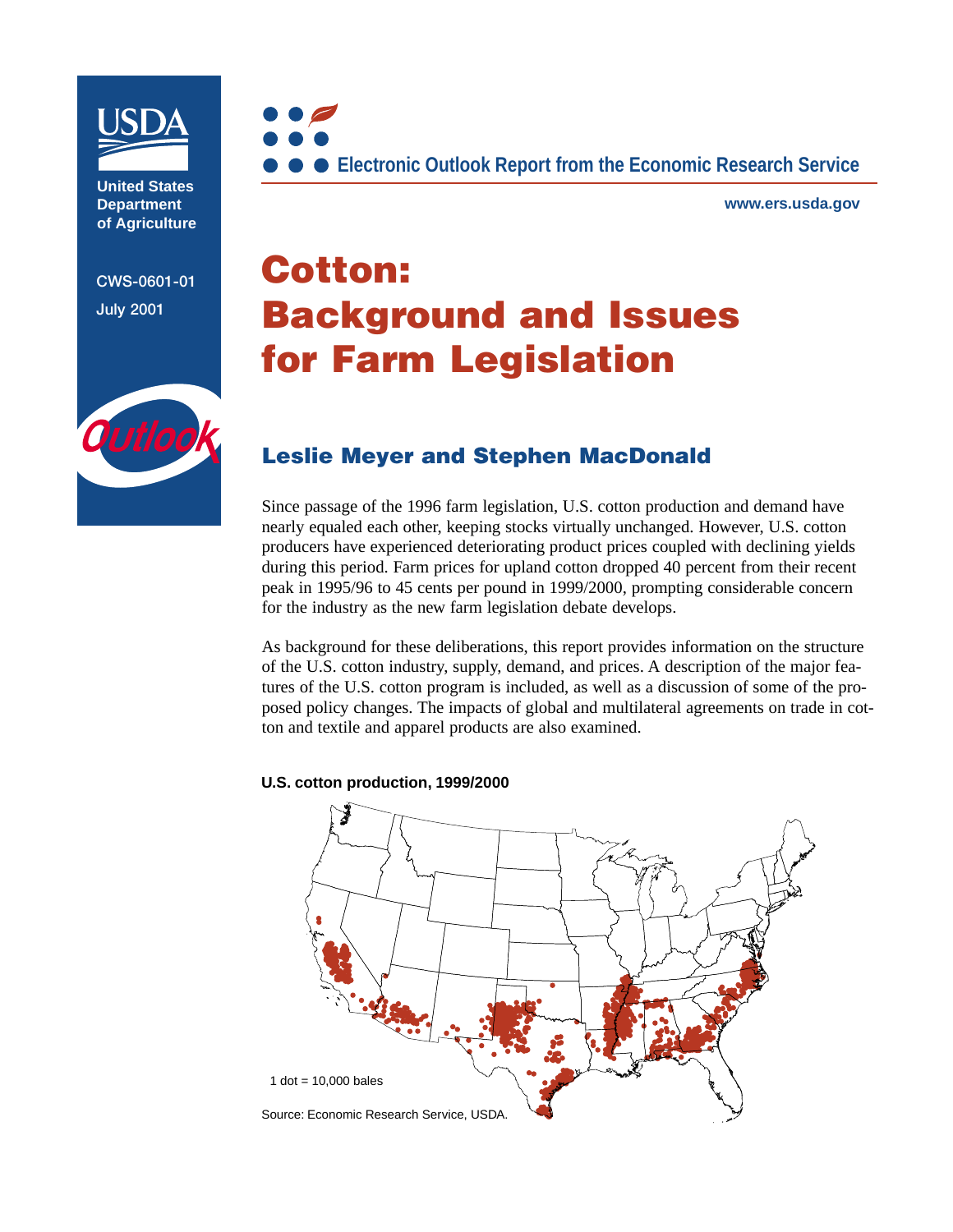## **OVERVIEW OF THE U.S. COTTON SECTOR**

## **Industry Structure**

Cotton is the single most important textile fiber in the world, accounting for 40 percent of all fibers produced. On average, the United States produces an estimated 20 percent of global cotton production, accounts for more than 10 percent of world cotton use, and is the leading supplier in the international market.

The U.S. cotton industry generates more than 400,000 jobs among the various sectors from farm to textile mill and accounts for over \$25 billion in products and services annually. Cotton is produced in 17 southern U.S. States—from Virginia to California—with major concentrations on the Texas Plains, in the Mississippi, Arkansas, and Louisiana Delta, California's San Joaquin Valley, central Arizona, and southern Georgia.

The predominant type of cotton grown in the United States is known as American upland—which accounts for about 97 percent of U.S. production—with the balance commonly referred to as American Pima or extralong staple (ELS). ELS cotton is produced chiefly in California, with small amounts also grown in southwest Texas, New Mexico, and Arizona, where it is well adapted to the arid conditions.

According to the 1997 Census of Agriculture, about 31,500 farms in the United States grew cotton, com-

### **Distribution of U.S. cotton farms and production**





Source: U.S. Census of Agriculture.

pared with 43,000 farms just a decade earlier. The trend to fewer but larger cotton farms has increased the average size by nearly 200 acres since 1987 to 420 acres of cotton per farm in 1997, the largest of any major field crop. As a result, an increasing share of U.S. cotton is produced on 500-acre or larger farms. In 1987, this category represented only 12 percent of the farms and less than half the production. By 1997, however, the 500-acre or larger farms accounted for 29 percent of all cotton farms and contributed 71 percent of U.S. production.

## **Production**

Cotton acreage in the United States rose modestly during the 1990s, averaging about 14 million acres. During this time, area expansion—once a westward shift—returned to the eastern half of the Cotton Belt. Significant gains occurred in the Southeast, where cotton acreage more than doubled over the past decade. Factors contributing to the reversal included the success of the boll weevil eradication program in the Southeast, making cotton more profitable, and water limitations in the West related to drought conditions.

In addition, planting flexibility under the 1996 farm legislation permits producers to change their enterprise

#### **U.S. cotton planted area by region**

Mil. acres



2001 is estimated.

Southwest includes TX, OK, and KS. Delta includes MS, AR, LA, TN, and MO. Southeast includes GA, NC, AL, SC, VA, and FL. West includes CA, AZ, and NM.

Source: National Agricultural Statistics Service, USDA.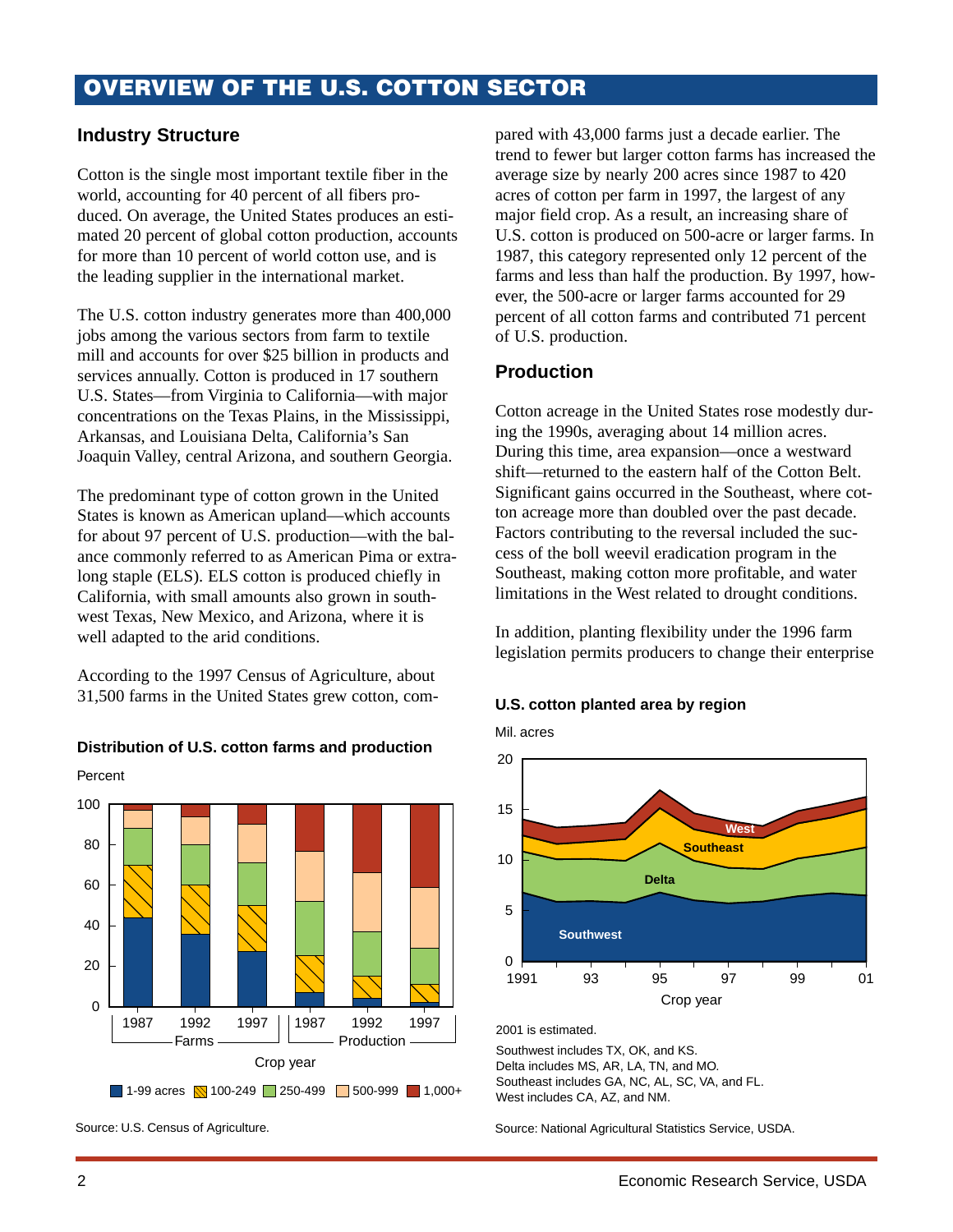

## **U.S. cotton production and yield**

Source: National Agricultural Statistics Service, USDA.

mix to maximize net returns. Benefits from the cotton marketing loan program have also kept cotton production attractive relative to competing crops such as soybeans, corn, or sorghum. In 2000, the lack of profitable alternatives pushed cotton area above 15 million acres for only the second time since the early 1960s. And, cotton area will remain above this mark for a second consecutive season as plantings of nearly 16.3 million acres were estimated for 2001. Key producing States and their percent of U.S. planted acreage for 2001 include: Texas (38 percent), Mississippi and Georgia (10 percent each), and Arkansas and North Carolina (7 percent each).

Biotechnology has also become an important factor in cotton production. Since their introduction in 1996, biotech cotton varieties (Bt and herbicide-tolerant crops) have been adopted rapidly by U.S. farmers seeking to reduce pest management costs. In 2001, adoption of biotech cotton increased to 69 percent of the acreage planted to cotton, up from 61 percent in 2000.

While government programs and prices of cotton and competing crops have influenced acreage, weather has been the chief determinant of yield variability. Since 1991, U.S. cotton yields have averaged nearly 645 pounds per harvested acre but have ranged from a record 708 pounds in 1994 to 537 pounds in 1995. During the past 3 years, however, cotton yields have remained below the average, and concerns about the focus of cottonseed breeding programs have developed.

During the past decade, production has varied from a record 19.7 million bales (1 bale  $=$  480 pounds) in

1994 to only 13.9 million in 1998. In 2000/01, the United States produced an estimated 17.2 million bales of cotton, the most in 3 years. And, if average conditions are seen in 2001, U.S. cotton production is likely to exceed last season's crop at a time when demand has been dampened by the recent economic slowdown in many countries around the world.

## **Demand and Textile Trade**

Cotton demand fluctuates annually and depends heavily on the strength of world economic conditions. Over the past decade, domestic mill use accounted for 60 percent of the total disappearance of U.S. cotton, while exports accounted for the remainder. However, exports are becoming more important as restructuring in the U.S. textile industry—due to lower trade barriers and lower labor costs outside the United States—limits mill use.

U.S. cotton mill use climbed steadily throughout much of the 1990s as consumer demand increased for natural fiber clothing, like denim. U.S. mill use peaked in 1997/98 at a near-record 11.3 million bales. However, competition from less expensive apparel imports exacerbated by recent trade agreements and a strong dollar—has reduced domestic mill use since then, forcing some industry participants to limit output, relocate, or close operations.

With the continued liberalization of world textile and apparel trade, the U.S. cotton textile trade deficit





Volume of net textile imports is based on raw-fiber equivalent calculations by the Economic Research Service, USDA.

Source: Compiled from reports of the Bureau of Census.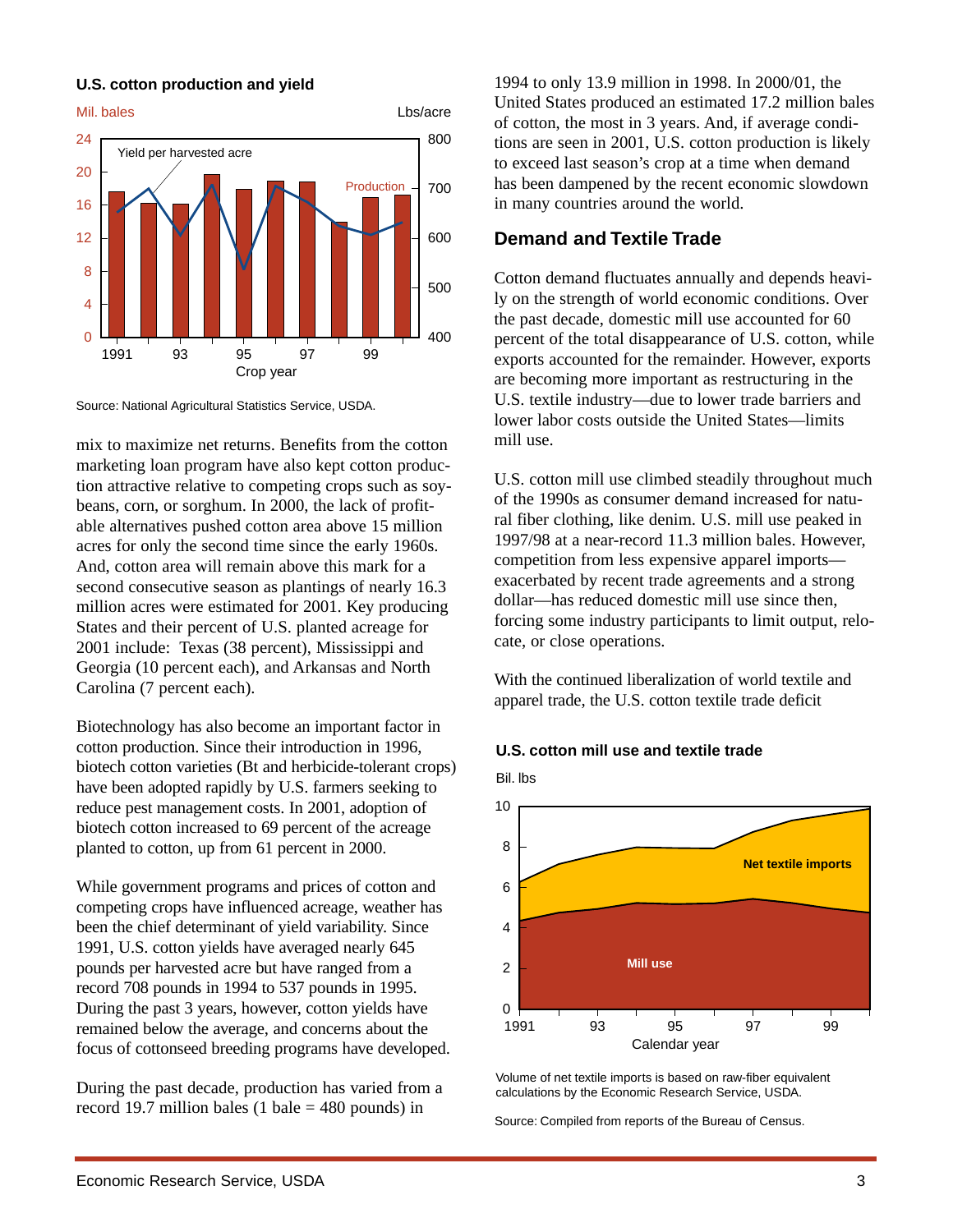(imports less exports of semi-processed and processed products) continues to expand. The North American Free Trade Agreement (NAFTA)—which became effective in 1994—along with the Caribbean Basin Initiative (CBI) accelerated the growth of U.S. cotton textile and apparel imports, which have seen significant gains over the last decade. In 2000, U.S. cotton textile and apparel imports rose for the 12th consecutive year, while exports improved for the 16th straight year.

Also in calendar year 2000, the raw-fiber equivalent of cotton textile and apparel imports exceeded the quantity of cotton used by U.S. mills for the third consecu-

#### **U.S. export competitors shift**





Source: Economic Research Service, USDA.

## **U.S. share of world exports and import share of U.S. mill use**



Source: Economic Research Service, USDA.

tive year. At the same time, however, more U.S. cotton is contained in these imported products than ever before, due largely to NAFTA and CBI. These agreements have provided a "home" for U.S. raw cotton and semi-processed cotton products used in apparel manufacturing, an outlet that might otherwise have been unavailable. This trend is likely to continue into the foreseeable future.

The United States, the largest cotton exporter in the world, has accounted for a 25-percent share of global cotton trade over the last 10 years despite profound changes occurring in the world cotton market. These changes involve global cotton consumption and its increasing concentration in a handful of producing countries, altering U.S. export destinations. Over the past decade, the leading markets for U.S. cotton have changed from China and Japan to Mexico and Turkey. In 2000/01, the United States exported an estimated 6.6 million bales of cotton—a 25-percent share of world trade—with nearly 30 percent of the total destined for Mexico.

## **The Global Cotton Market**

As the global cotton economy enters the first decade of the 2000s, global consumption of cotton is again trending upwards. The 1990s saw stagnation in world cotton consumption as the Soviet Union's textile industry collapsed, polyester consumption soared in the late 1990s, and the Asian financial crisis sent a shock wave through the Asian-dominated textile industry. The 1990s were a period of stagnation for consumption in China and Pakistan, in particular, the two leading sources of increased consumption during the 1980s. China and Pakistan again led the world in the consumption rebound during the last 2 years. Furthermore, polyester consumption gains have slowed, cotton/polyester price ratios have returned to more average levels, and the longrun deterioration of cotton's share of world fiber consumption has slowed.

Cotton consumption is growing in Russia, but even after 2 years of growth (through 2000/01), consumption is still expected to be 85 percent below its 1989/90 peak. Similarly, the transformation of South Korea, Taiwan, and Hong Kong into middle-income Newly Industrialized Countries (NICs) and the expansion of world trade in apparel have led to a continued decline in textile consumption of cotton fiber in the NICs, Japan, and the European Union (EU). As a group, these countries' share of world consumption during 1999/2000 and 2000/01 is estimated at 10 per-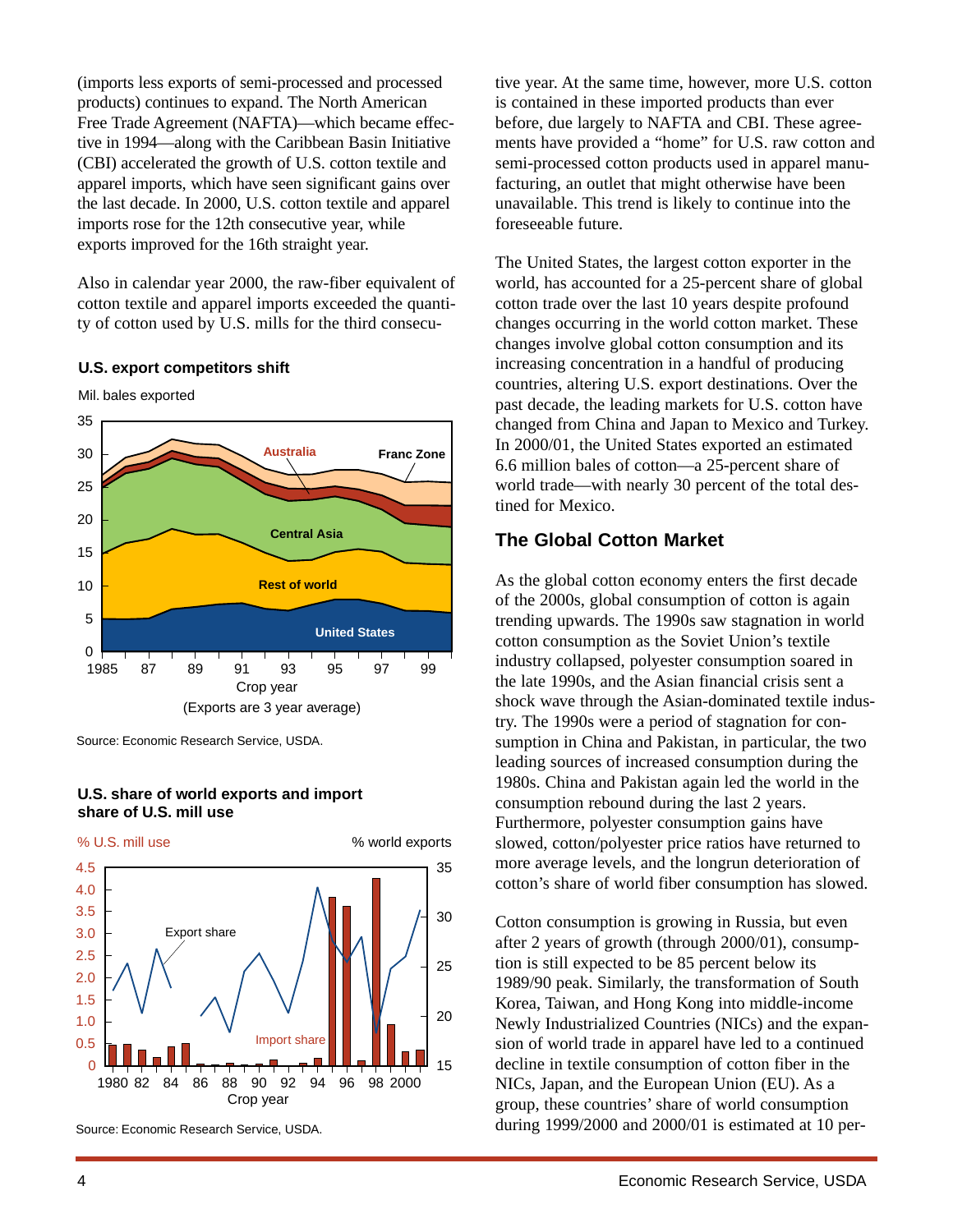

**World consumption shares shift to Asia**

Source: Economic Research Service, USDA.

cent, compared with 16 percent 10 years earlier. This trend predates the 1990s, and reflects the growing importance of lower-income countries in the production of apparel and, more recently, textiles.

Debt problems and economic contraction throughout much of the developing world during the 1980s in part led India and much of Latin America to abandon the constraints that previously oriented their economies away from trade. The 1990s saw the results of this policy transformation, and India's cotton consumption soared as domestic economic growth and textile exports responded positively. India's cotton consumption rose 4.9 million bales during the 1990s (56 percent), and production rose 1.6 million. In contrast with India, liberalization in Latin America meant that many countries that formerly protected cotton growers from competition removed those barriers, and production fell despite rising consumption. Latin America's production fell as much as 3.2 million bales during the 1990s, even as consumption rose 2.5 million. More recently, the phenomenal potential of Brazil's Mato Grosso has helped Latin America's cotton output increase 1 million bales, although the region remained a net importer for the 9th consecutive year.

Liberalization in Central Asia has been much more limited, but cotton production has fallen 5.6 million bales since the region's independence from the Soviet Union. The limited nature of economic reform in Uzbekistan and Turkmenistan is arguably one reason cotton production and exports are falling: state marketing orders and monopolization of foreign trade have

**World production shares**



Source: Economic Research Service, USDA.

been used to transfer resources from agriculture to industry, including textile production. Environmental damage and food security concerns also helped cut area devoted to cotton in the region by about 30 percent since the late 1980s. While reduced, the region's exports are still second only to those of the United States, and WTO membership is a distant prospect for all but a few of the smaller republics.

In contrast, area has been rising in the Franc Zone countries of West Africa since the CFA Franc's devaluation in 1994, and both West Africa's and Australia's cotton area has been trending upwards for decades. Neither exporter consumes a significant portion of their production, although Sub-Saharan Africa holds perhaps the world's greatest untapped potential for apparel production. For the foreseeable future, institutional issues—like the ongoing privatization of the Franc Zone's cotton-trading parastatals—and restoration of civic and economic infrastructure in a number of formerly large cotton producers in the region remain unresolved.

Finally, China's sheer size and volatility affect every aspect of the world cotton sector, and are likely to do so for the foreseeable future. China, the world's largest producer and consumer of cotton, is believed to hold about 30 percent of world stocks and is the largest exporter of garments in the world. China's cotton production fluctuated substantially during the 1990s as the adjustment of government-set purchasing prices failed to keep pace with changes in agriculture and the economy. China's cotton area, imports, ending stocks,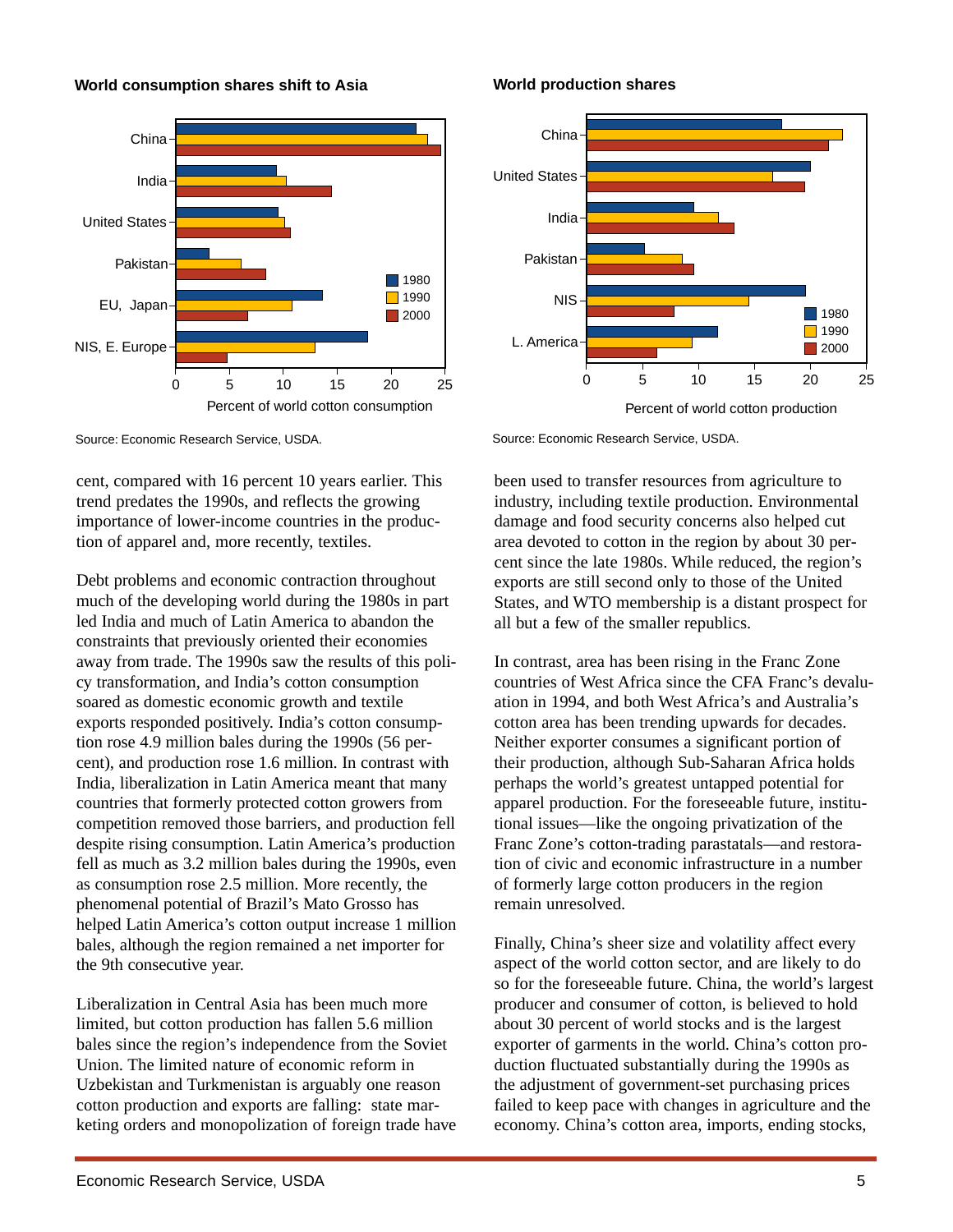## **China's imports and world price**



Source: Economic Research Service, USDA.

and exports ebbed and flowed as China's policymakers lowered and raised procurement prices, opened and closed import quotas, and offered and withdrew export subsidies. China was at times the world's largest importer (1994/95-1996/97), but in 1998/99 was the world's fourth-largest exporter.

During 1999/2000, China finally extended to its cotton producers limited rights to sell cotton to buyers other than the government's Cotton and Jute Bureau, and withdrew from attempts to fix domestic cotton prices. These changes came more than a decade after similar reforms for grains and oilseeds, and the impact on China's cotton sector remains unclear as cotton area first fell and then rebounded as the government auctioned millions of bales from old-crop stocks. With China's accession to the WTO, a TRQ that grows to 4.1 million bales by 2004 will be implemented, with an in-quota tariff of 1 percent.

## **Costs and Returns and Prices**

The financial viability of U.S. cotton farms varies greatly depending on costs of production, yield, the type of farm, prices, and other factors. Costs of producing U.S. cotton climbed steadily throughout much of the 1990s, largely the result of increased costs of fertilizers and chemicals. Cash receipts for cotton and cottonseed have not kept pace with the cost of production, however. During the 1991-99 period, the farm value of cotton did not cover all production costs, with the exception of the 1994 and 1997 crops. Returns from cotton production peaked in 1997 but have

#### **U.S. cotton costs and returns**

Dol./acre



Source: Economic Research Service, USDA.

## **Cumulative distribution of total costs for cotton, 1997**

Dol./lb



Source: 1997 Agricultural Resource Management Study, Cotton version and Economic Research Service, USDA.

dropped significantly since then to their lowest level during the 1990s. Consequently, government payments have been critical for cotton producers to show a profit during the past decade and particularly in the last several years.

Based on data from USDA's 1997 Agricultural Resource Management Study (ARMS survey), total economic costs for all cotton farms in 1997 averaged 73 cents per pound, with operating costs averaging 38 cents per pound. Based on the cumulative distribution of total costs, only 45 percent of the cotton farms, accounting for 62 percent of production in 1997, were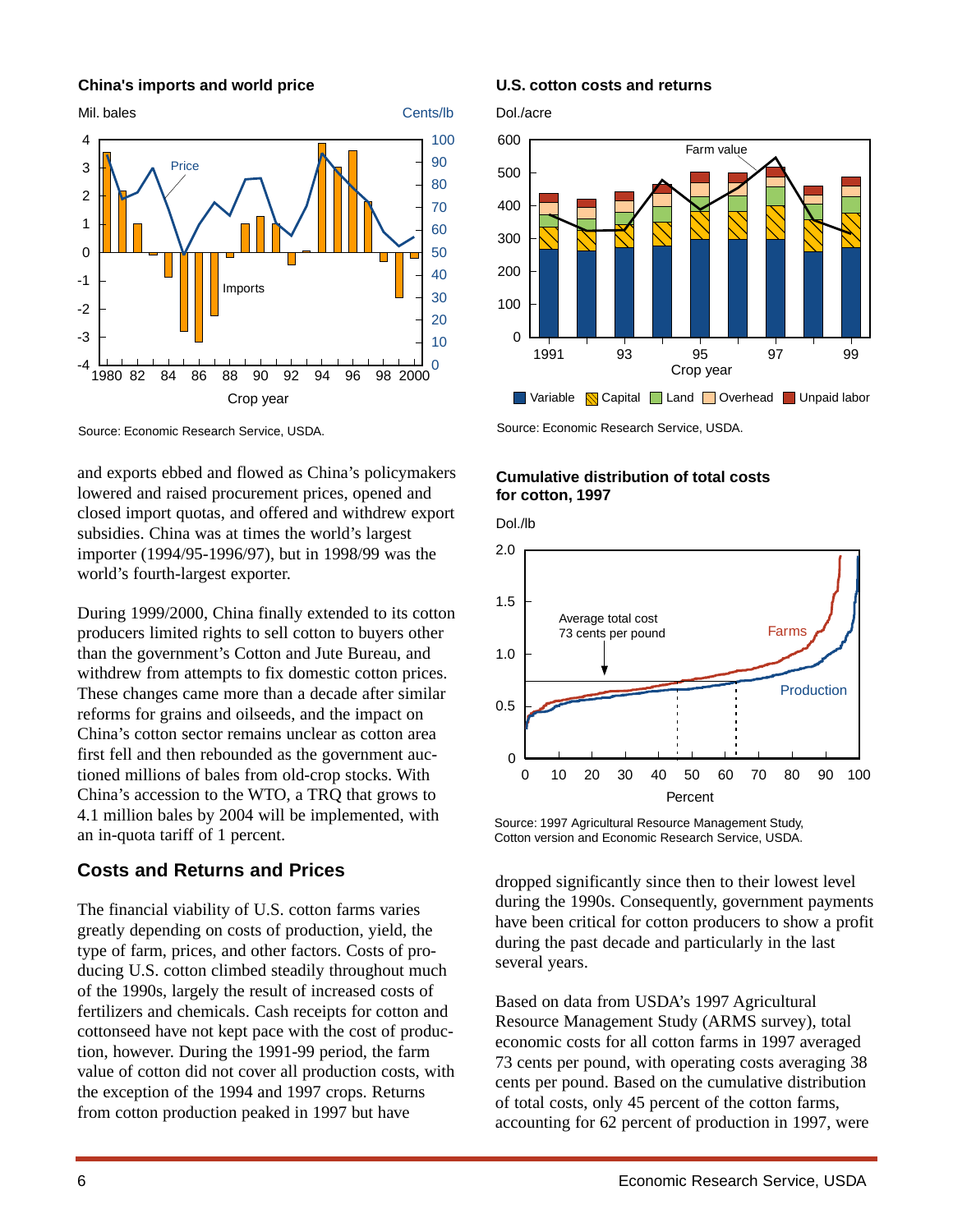### **Cotton production returns, by typology**

Dol./planted acre



Source: 1997 Agricultural Resource Management Study, Economic Research Service, USDA.

at or below 73 cents per pound. On average, all cotton farms in 1997 provided a return above total costs of \$42 per planted acre.

However, returns can vary significantly depending on farm characteristics. In 1997, based on the ARMS survey, operating costs ranged from 35 cents per pound of lint production for farms with low sales (sales below \$100,000) to 40 cents for other small farms those reporting major occupation other than farming, retired, or limited resources—and non-family farms. When total costs were examined, costs ranged from 68 cents per pound for non-family farms to 80 cents for farms with high sales (sales between \$100,000 and \$250,000). While returns adequately covered operating costs for all categories, returns above total costs showed a different picture. Returns above total costs were generally low or negative except for the nonfamily and very large family (sales above \$500,000) farm types.

#### **Upland cotton prices and cost of production**





<sup>2000</sup> average price for August 2000-May 2001. Variable cost is estimated.

Sources: National Agricultural Statistics Service, Farm Service Agency, and Economic Research Service, USDA.

U.S. upland cotton farm prices have varied significantly over the past decade, ranging from a high of over 75 cents per pound in 1995/96 to a low of 45 cents in 1999/2000. The upland cotton loan rate has remained constant since 1995/96 at 51.92 cents per pound, the maximum established in the 1996 farm legislation. Like farm prices, the variable cost of cotton production has varied, ranging from 38 cents per pound in 1992/93 to 56 cents in 1995/96—a year of low yields resulting from major pest damage. And, with the recent rise in energy costs, variable expenses are likely to rise in 2001/02. Since 1995/96, the farm price and the world price for upland cotton (AWP)—which is used to determine if some program benefits are applicable—followed a similar pattern. The AWP fell below the loan rate during 1998/99 and triggered program payments to cotton producers that have provided a significant portion of their income in recent years.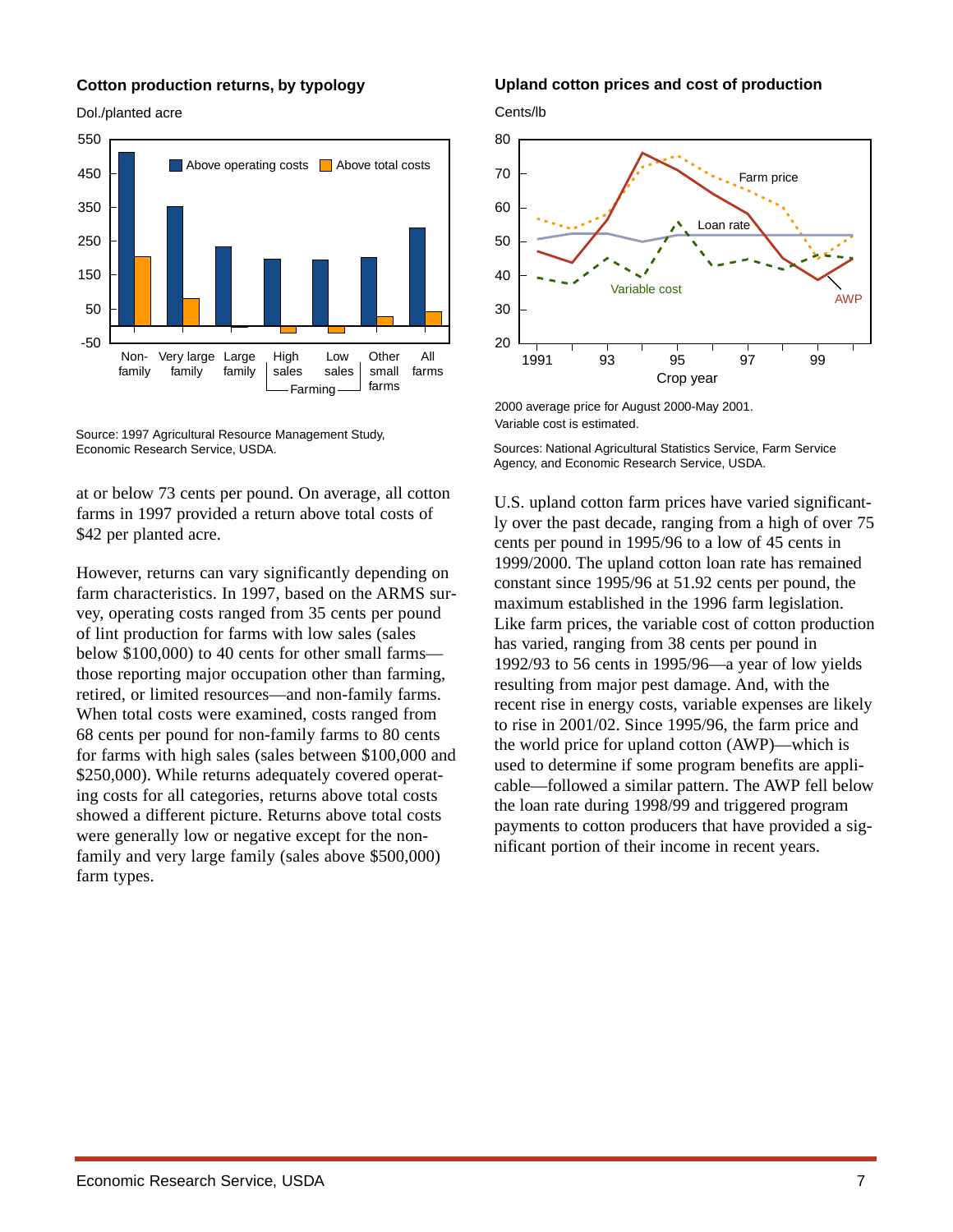# **GOVERNMENT PROGRAMS**

U.S. farm policy affects the cotton market as well as producers' incomes. Many cotton producers benefit from the production flexibility contract (PFC) program, the commodity loan program, subsidized crop and revenue insurance, and market loss assistance. Cotton producers may also benefit indirectly from programs that increase cotton use through promotion and trade liberalization.

Total planting flexibility, introduced in the 1996 Farm Act, enabled many cotton producers who had participated in previous commodity programs to shift production to other crops such as corn or soybeans, while permitting producers of other crops to shift area to cotton without sacrificing program benefits. In 1996, approximately 16.2 million acres of cotton (99 percent of eligible acres) were enrolled in the program. For the 1996-2002 crops, producers who participate in the PFC program receive payments that are not linked to current production or prices—also known as "decoupled" payments. The 1996 Farm Act appropriated a fixed amount of money to be allocated among participating producers each year.

In addition, Congress authorized supplemental payments for the 1998-2000 crop years—known as market loss assistance (MLA) payments—as a result of low prices and severe weather. These payments made to eligible participants were proportional to the PFC payments, approximately 50 percent for 1998 and 100 percent for 1999 and 2000. Like the PFC program, the MLA payments are not linked to current prices, production, or resource use. As such, these payments, like the PFC payments, go to those holding cotton contract acreage and not necessarily to current cotton producers.

Another key policy tool for cotton producers is the marketing loan program to assist farmers when market prices are low. The program provides producers a combination of commodity loan program benefits and direct payments that guarantee a per-pound revenue floor. Nonrecourse loans are available to eligible cotton producers who pledge their production as collateral. These loans may be repaid through forfeiture of the cotton to the Commodity Credit Corporation (CCC) at maturity without penalty or they may be repaid at the current repayment rate—the lesser of the loan rate plus interest or the AWP—at or before maturity.

When the AWP for upland cotton falls below the loan rate, loan deficiency payments (LDPs) or marketing loan gains (MLGs) are triggered and available to eligible producers. From the 1994/95 season through most of 1997/98, the AWP was above the loan rate and no LDPs or MLGs were made. However, world prices have fallen since then and remain below the loan rate, triggering these benefits. During the 1999 crop year, upland cotton producers benefited significantly, receiving about \$700 million in loan deficiency payments and more than \$800 million in marketing loan gains. As a result of relatively low prices, these marketing loan program payments equaled about 40 percent of the 1999 market value for cotton.

Cotton producers also benefit from the U.S. crop and revenue insurance programs to guard against adverse weather, insect infestations, and other natural perils. USDA pays a portion of the contract premiums for producers' insurance policies and also pays some of the delivery and administrative costs of private insurance companies that handle policy sales. During the 1999 crop year, 90 percent (13.4 million acres) of the cotton area was covered by insurance, with participation concentrated in the High Plains of Texas and along the Mississippi Delta. Texas, Georgia, and Mississippi accounted for over 65 percent of the insured area.





Source: Farm Service Agency, USDA.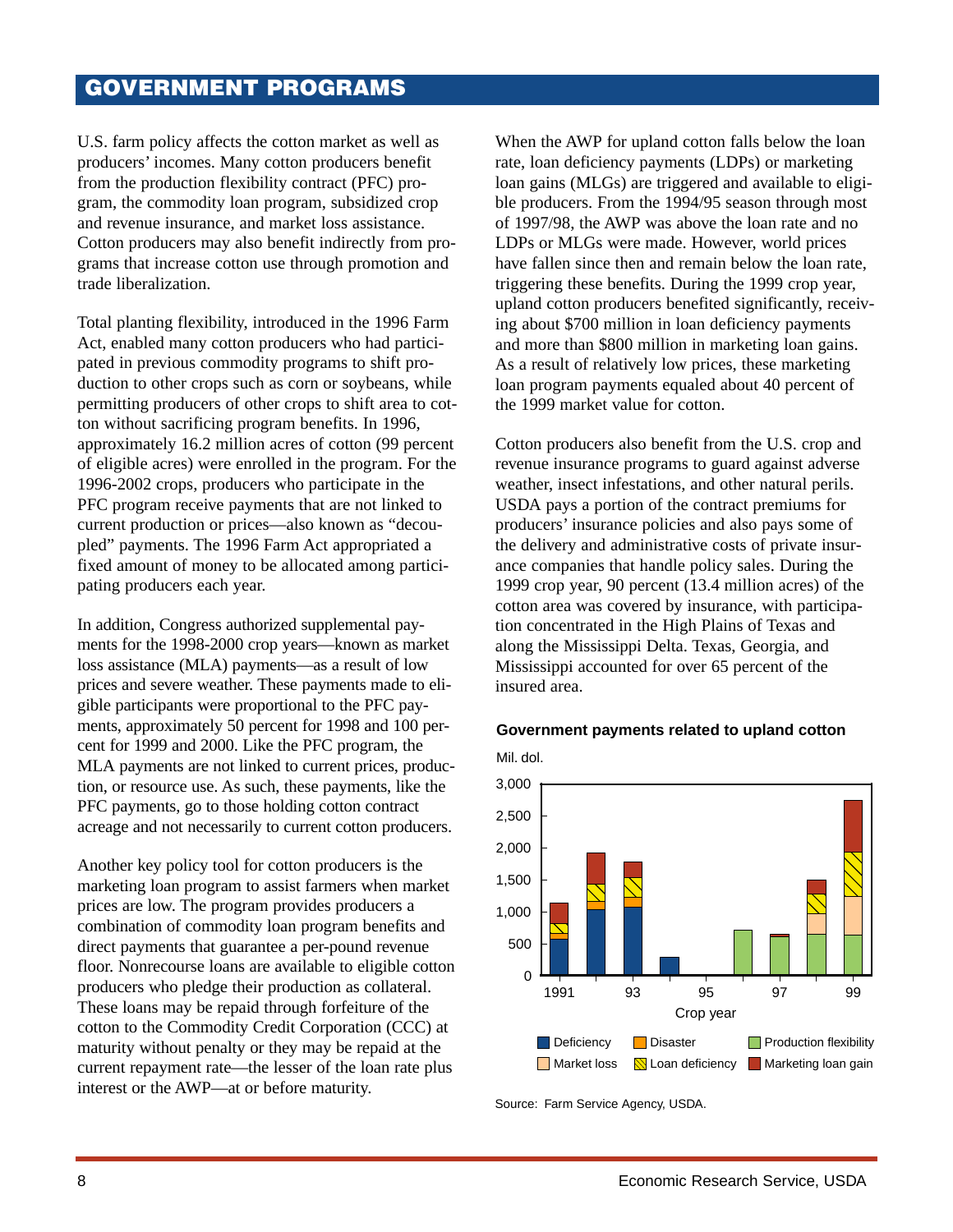Special program provisions also aim to keep U.S. cotton competitive on the world market. These competitiveness provisions are known as Step 1, Step 2, and Step 3. Step 1 allows for a further reduction in the upland cotton loan repayment rate. An adjustment may be made by the Secretary of Agriculture when the AWP is less than 115 percent of the upland cotton loan rate and the lowest U.S. Northern Europe price quotation exceeds the Northern Europe price quotation.

Step 2 is used chiefly to promote the use of U.S. cotton and is accomplished through the issuance of Step 2 payments to exporters and domestic mill users of U.S. upland cotton. These payments are issued in a week following a consecutive 4-week period in which the lowest U.S. Northern Europe price quotation exceeds the Northern Europe price quotation by more than 1.25 cents per pound. In addition, the AWP cannot exceed 134 percent of the U.S. loan rate. If these specified conditions are met, payments are made to domestic mill users on documented raw cotton consumption and to U.S. exporters on documented export shipments. Since the mid-1990s, approximately 60 percent of these payments have gone to domestic mill users. A similar competitiveness program is also available for ELS cotton.

Step 3 permits special import quotas for upland cotton. A quota is announced if, for any consecutive 4-week period, the lowest U.S. Northern Europe price quotation (adjusted for any Step 2 value in effect, unless U.S. supplies are extremely tight) exceeds the Northern Europe price quotation by more than 1.25 cents per pound. The quota equals 1 week's domestic mill use of upland cotton at the seasonally adjusted average rate during the most recent 3 months for which data are available. However, an import limitation of 5 weeks' consumption is based on the first quota established in the marketing year.

The form in which government payments and other benefits are provided to the cotton sector is important because of the obligations of the United States under the Uruguay Round Agreement on Agriculture (URAA). The total amount of support from all U.S. programs of certain types is limited to a specified

maximum amount under the URAA (\$19.1 billion in 2000). The covered programs are those considered to have the most potential for production and trade distortion, and are called "amber box" programs.

Examples of these programs for cotton producers include the loan deficiency payments, marketing loan gains, and other benefits related to the commodity loan program. In these cases, the amount of benefits for a producer of cotton depends on the current level of production and the current market price of cotton relative to the announced loan rate. Although the insurance programs are considered amber box programs, they are implemented using non-commodity-specific (generic) provisions. As a result, they would count toward the U.S. upper limit on agricultural support only if the total benefits from all non-commodity specific amber programs exceed 5 percent of the total value of agricultural production in the United States (the *de minimis provision*), something that has not yet happened.

On the other hand, "green box" programs are those considered to have the least potential for production and trade distortion. Benefits from these programs do not count toward the limits on total U.S. support levels. Examples include environmental, conservation, and resource retirement program payments in which producers agree to use certain production or conservation practices. The Conservation Reserve Program is included here. The PFC payments to cotton producers are also considered to be green box because the payments are "decoupled" and were predetermined by the 1996 farm legislation.

In contrast, while MLA payments—like PFC payments—are also based on past production and resource use, the MLA payments were legislated annually in response to recent market price declines. Consequently, the MLA payments may be assumed to be related to market prices after the PFC (or WTO) base period, making them ineligible for green box programs. As a result, the United States has notified the WTO that crop MLA payments mandated by recent emergency legislation are non-product-specific amber box payments.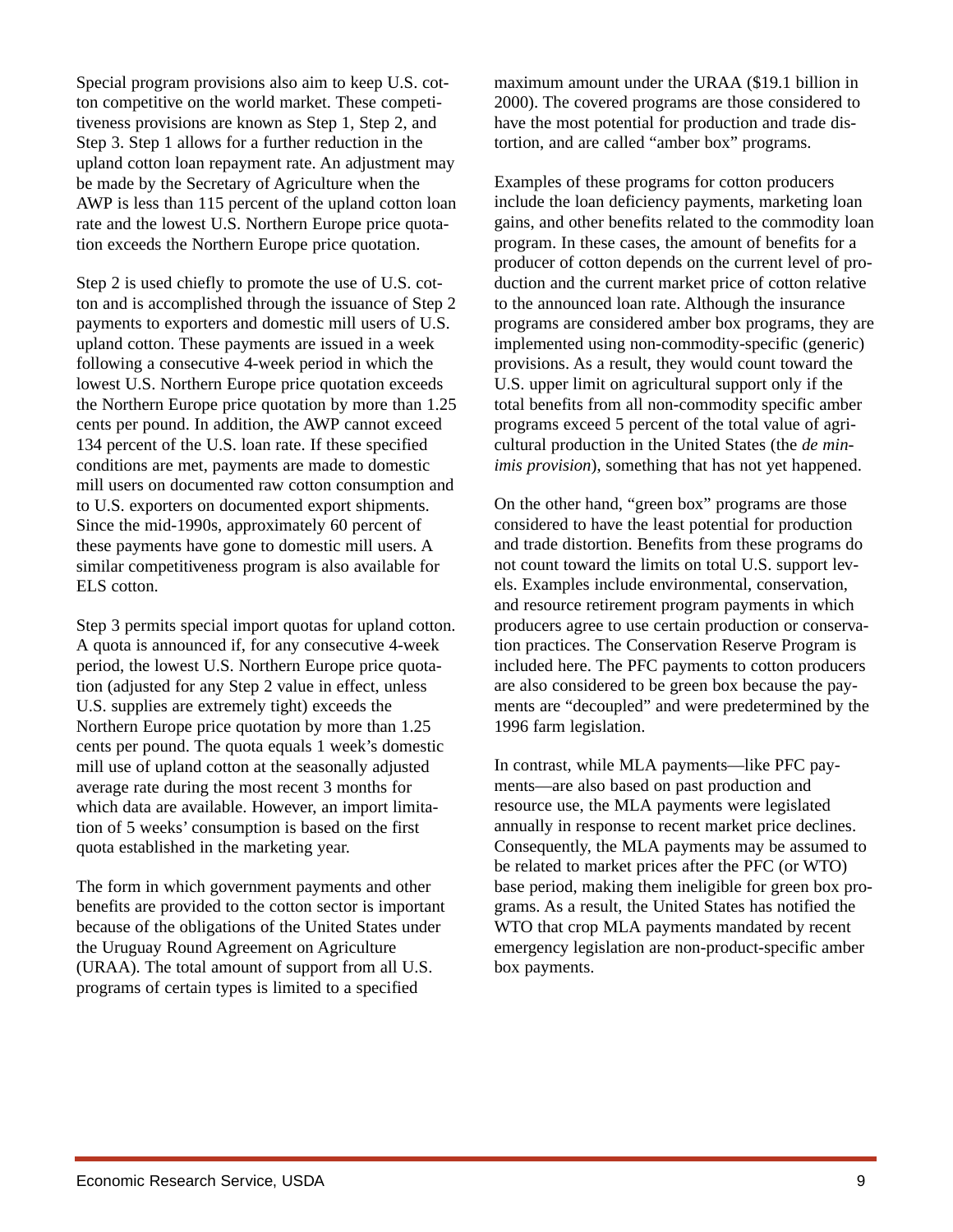# **POLICY CHOICES**

The current farm economy environment is much different today than during the farm bill debates leading up to the passage of the 1996 farm legislation. For the cotton industry in the early 1990s, U.S. cotton stocks were relatively tight, as a robust demand environment had developed. As a result, nominal farm prices for cotton were rising and had reached their highest level in over a decade. In contrast, the current environment includes very low commodity prices, rapidly rising costs, and strong international competition.

While some of the same concerns—like planting flexibility—will be addressed in this farm bill debate, the challenge for the next farm legislation will be to provide a better safety net for farmers that is budget-driven, environmentally responsible, enhances market access, and is within the guidelines of U.S. trade commitments. Historically, ideas fall into one of three views on policy choices. One view favors a combination of support programs wth no supply controls; the second favors supply controls; and the third view favors a more market-oriented policy.

**Existing Support Programs.** Continuation of traditional support programs includes the Agricultural Market Transition Act (AMTA) payments or PFC payments. Planting flexibility, as introduced by the 1996 farm legislation, is also considered to be a vital component of the next farm bill. Allowing producers the option to change their enterprise mix from year to year to maximize net returns is seen as one of the successes of the current legislation. For upland cotton, planting flexibility has provided area ranging from 13.1 to 16.1 million acres since 1996. However, falling farm prices over this period have left producers' incomes vulnerable as AMTA payments are fixed and not related to current production or prices.

As a result, there is additional support for a stronger "safety net" program that provides supplemental income to producers to help offset crop revenue shortfalls due to poor yields and/or low market prices. This countercyclical support would preempt the need for the ad hoc emergency assistance provided over the last several years. A criticism of the PFC program's fixed payments has been the inadequate response during times of greatest need. Countercyclical payments, on the other hand, would be based on the difference between some current measure and a trigger level during a reference period. Some proposed triggers include

farm income, gross revenue, gross returns, or gross cash receipts.

Traditional support also includes maintaining the current marketing loan program with slight adjustments. This includes adjustment to the commodity loan rates to rebalance price relationships among covered crops. Also, elimination of payment limitations under the marketing loan program is advocated by some.

**Supply Controls.** A second view, which was quite popular from the 1930s to the early 1990s, recommends adoption of supply control programs to manage surpluses. However, supply controls overlook the response of foreign producers to expand output when U.S. prices rise, requiring tighter restrictions to maintain farm price levels. Imports have accounted for a larger proportion of U.S. mill use during the 1990s, and the growing need for reciprocal market access suggests U.S. imports should remain at least as open, and that imports will rise with U.S. prices. In addition, higher priced U.S. crops are likely to lose additional export market share, as in 1998 when the U.S. share of world trade plunged to 18 percent from 28 percent the year before. Australia's, Franc Zone Africa's, and Brazil's Mato Grosso cotton area have tended to increase steadily during the 1990s, and could expand even more rapidly if unilateral reductions in U.S. production support world prices.

**Market-Oriented Policy.** The more market-oriented view recommends ending the decoupled PFC payments and opposes countercyclical payments, arguing that they would be reflected in land prices and rents, forcing farm operations to grow larger to cover the increased costs. This view suggests that, instead of income support programs, similar funding be used for new programs focusing on risk management, trade expansion, rural development, and technical assistance to small farms.

Despite the wide range of differences on program direction, there is agreement on some issues. These include improved access to foreign markets and the exclusion of food from unilateral sanctions. In addition, proposals have been made for increased research in numerous areas, including biotechnology, food safety, disease prevention, and environmental quality. Also, there is a recognized need for programs to assist farmers in meeting conservation goals and environmental